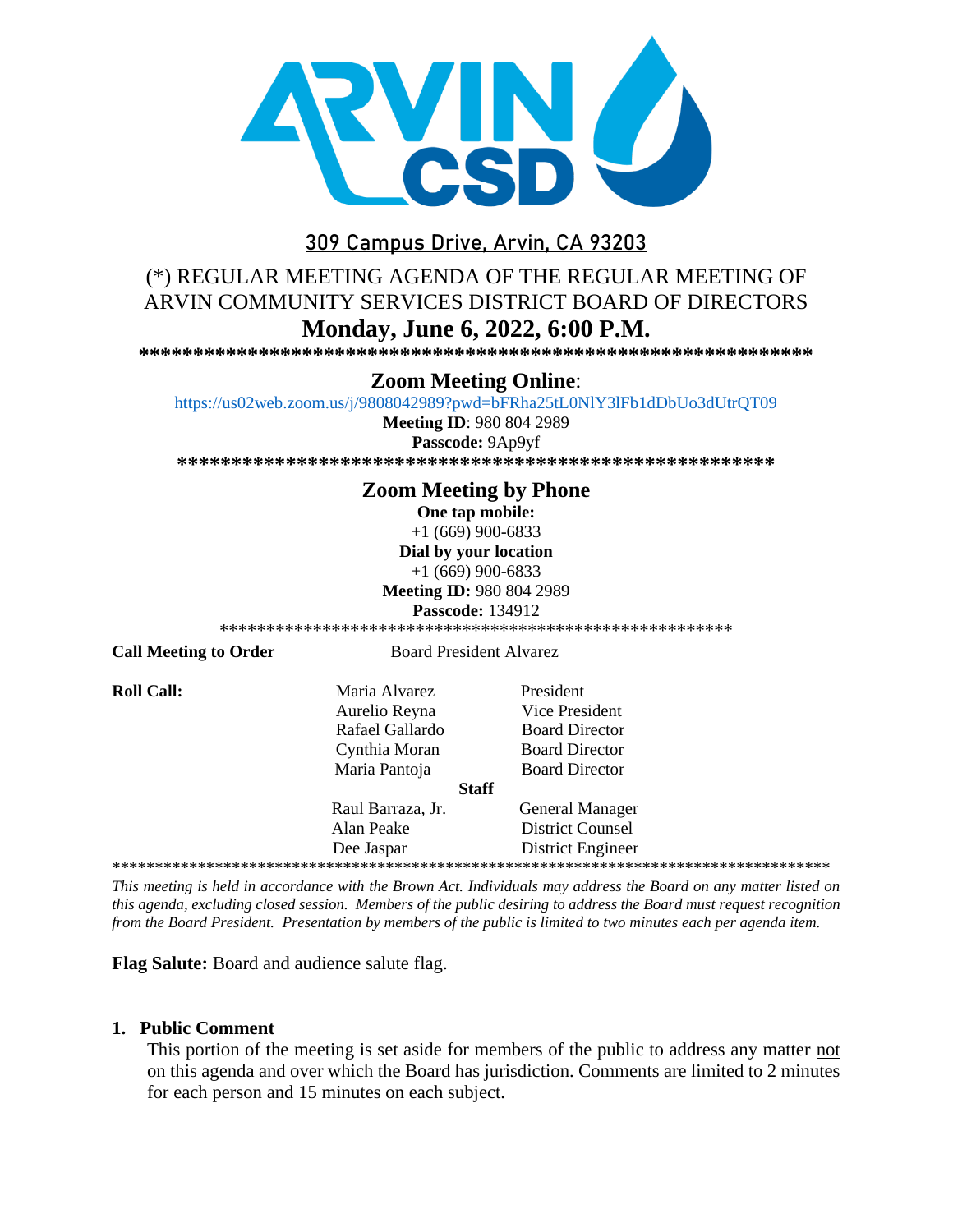#### **2. Consent Calendar**

The Consent Calendar consists of items that in staff's opinion are routine and noncontroversial. These items are approved in one motion unless a Board Member or member of the public removes a particular item.

### **a. Approval of Regular Meeting Minutes of May 16, 2022**

**b. Accounts Payable for May 16, 2022 – June 3, 2022**

Motion: \_\_\_\_\_\_\_\_\_\_\_\_\_\_\_\_\_\_\_\_\_\_\_\_\_\_\_\_\_\_\_\_\_\_\_\_\_\_\_\_\_\_\_\_\_\_\_\_\_\_\_\_\_\_\_\_\_\_\_\_\_\_ Director \_\_\_\_\_\_\_\_\_\_\_\_\_\_\_\_\_\_\_\_\_\_\_\_, seconded Director\_\_\_\_\_\_\_\_\_\_\_\_\_\_\_\_\_\_\_\_\_\_\_\_\_\_\_\_\_ Roll Call: BD Gallardo \_\_ BD Moran \_\_ BD Pantoja \_\_ VP Reyna \_\_ BP Alvarez \_\_

**3. Board to discuss and take possible action re: Reapproval of Resolution 05-2021 to continue to have board meetings held by teleconference due to ongoing State of Emergency related to COVID-19** Motion: \_\_\_\_\_\_\_\_\_\_\_\_\_\_\_\_\_\_\_\_\_\_\_\_\_\_\_\_\_\_\_\_\_\_\_\_\_\_\_\_\_\_\_\_\_\_\_\_\_\_\_\_\_\_\_\_\_\_\_\_\_\_\_\_\_\_

Director\_\_\_\_\_\_\_\_\_\_\_\_\_\_\_\_\_\_\_\_\_\_\_\_\_, seconded Director\_\_\_\_\_\_\_\_\_\_\_\_\_\_\_\_\_\_\_\_\_\_\_\_\_\_\_\_\_ Roll Call: BD Gallardo \_\_ BD Moran \_\_ BD Pantoja \_\_ VP Reyna \_\_ BP Alvarez

#### **4. Update re: South of Kern River (SOKR) Groundwater Sustainability Plan Amendment Update**

**a. Board to discuss and take possible action re Memorandum of Agreement between Arvin Community Services District, Arvin-Edison Water Storage District, Tejon-Castac Water District, and Wheeler Ridge-Maricopa Water Storage District for South of Kern River Groundwater Sustainability Plan**

Motion: \_\_\_\_\_\_\_\_\_\_\_\_\_\_\_\_\_\_\_\_\_\_\_\_\_\_\_\_\_\_\_\_\_\_\_\_\_\_\_\_\_\_\_\_\_\_\_\_\_\_\_\_\_\_\_\_\_\_\_\_\_\_\_\_\_\_ Director example are seconded Director and  $\overline{D}$  seconded Director Roll Call: BD Gallardo \_\_ BD Moran \_\_ BD Pantoja \_\_ VP Reyna \_\_ BP Alvarez \_\_

**b. Board to discuss and take possible action re: First Amendment to the Memorandum of Understanding between Arvin-Edison Water Storage District and Arvin Community Services District for Implementation of the Sustainable Groundwater Management Act within Arvin-Edison Water Storage District**

Motion: \_\_\_\_\_\_\_\_\_\_\_\_\_\_\_\_\_\_\_\_\_\_\_\_\_\_\_\_\_\_\_\_\_\_\_\_\_\_\_\_\_\_\_\_\_\_\_\_\_\_\_\_\_\_\_\_\_\_\_\_\_\_\_\_\_\_ Director\_\_\_\_\_\_\_\_\_\_\_\_\_\_\_\_\_\_\_\_\_\_\_\_\_\_, seconded Director\_\_\_\_\_\_\_\_\_\_\_\_\_\_\_\_\_\_\_\_\_\_\_\_\_\_\_\_ Roll Call: BD Gallardo \_\_ BD Moran \_\_ BD Pantoja \_\_ VP Reyna \_\_ BP Alvarez \_\_

## **5. Workshop re: District Operating Budget for Fiscal Year 2022-2023**

#### **6. Staff Comments:**

- a. General Manager's Report
- b. Legal Counsel
- c. District Engineer

#### **7. Board Member Comments:**

This portion of the meeting is set aside to provide the Board with an opportunity to bring any new matters to the attention of the District. However, while no action can be taken on any